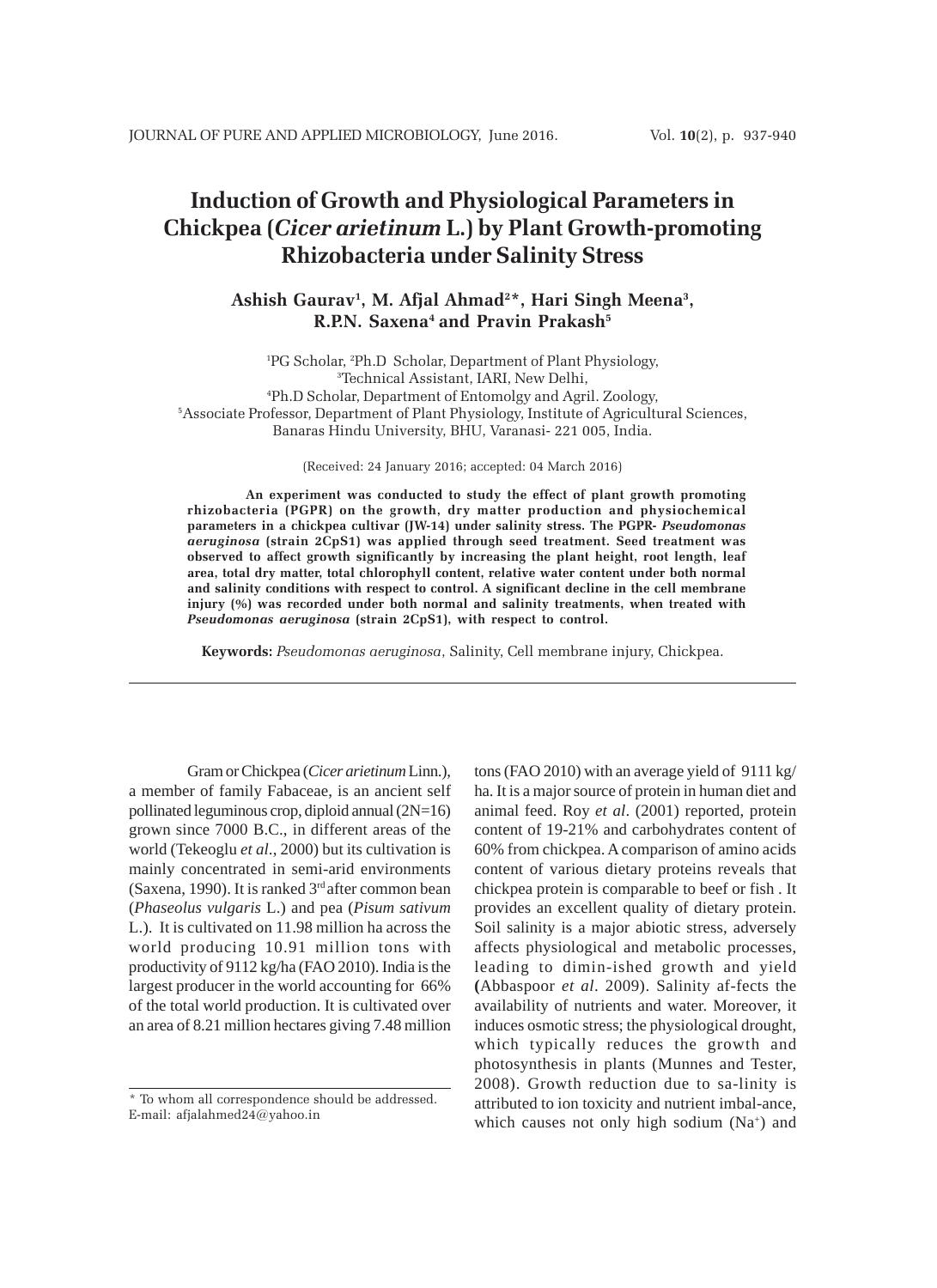chlo-ride (Cl" ) accumulation in plants, but also antagonistically affects the uptake of essential nutrient elements such as potassium  $(K^+)$ , calcium  $(Ca^{2+})$  and magnesium  $(Mg^{2+})$  in competition with  $Na<sup>+</sup>$  and also nitrate  $(NO<sup>3"</sup>)$  in contrast with Cl" (Sairam *et al*., 2004.) Salt stress in addition to the known components of osmotic stress and ion toxicity, is also manifested as an oxidative stress (Esfandiari *et al*., 2007). Rhizobacteria, when reintroduced by plant inoculation in a soil containing competitive microflora, exert a beneficial effect on plant growth and are termed plant growth promoting rhizobacteria (PGPR) (Kloepper and Schroth, 1978). PGPR are naturally occurring soil bacteria that aggressively colonize plant roots and benefit plants by providing growth promotion. Inoculation of crop plants with certain strains of PGPR at an early stage of development improves biomass production through direct effects on root and shoot growth(Lucy *et al*. 2004). Inoculation of ornamentals, forest trees, vegetables, and agricultural crops with PGPR may result in multiple effects on early-season plant growth, as seen in the enhancement of seedling germination, stand health, plant vigor, plant height, shoot weight, nutrient content of shoot tissues, early bloom, chlorophyll content, and increased nodulation in legumes (Yildirim E *et al*.2005). PGPR are reported to influence the growth, yield, and nutrient uptake by an array of mechanisms.( Hamdia *et al*. 1978). They help in increasing nitrogen fixation in legumes, help in promoting free-living nitrogenfixing bacteria, increase supply of other nutrients, such as phosphorus, sulphur, iron and copper, produce plant hormones, enhance other beneficial bacteria or fungi, control fungal and bacterial diseases and help in controlling insect pests ( Joseph *et al*.2011). There has been much research interest in PGPR and there is now an increasing number of PGPR being commercialized for various crops.

### **MATERIALS AND METHODS**

A pot experiment was carried out at wire house of the Department of Horticulture, Institute of Agricultural Sciences, Banaras Hindu University, Varanasi with chickpea variety (JW-14), four treatments and three replications during rabi season 2011- 2012. Disease free and healthy seeds of chickpea (*Cicer arientinum* L.) cultivar JG-14, semierect having 92- 95% viability were obtained from the Department of Genetics and Plant Breeding, Jawaharlal Nehru krishi Vishwa Vidyalaya, Jabalpur. The seeds were subjected to seed treatment by the plant growth promoting rhizobacteria, *Pseudomonas aeruginosa* (strain 2CpS1) following the method in which the population of the rhizobacterial strain to be obtained was 107 cfu ml– <sup>1</sup>. Seeds were surface sterilized with 1% NaOCl for 3–5 minutes and subsequently washed in sterilized distilled water 3–4 times and air dried. Care was taken to avoid clumping of seeds. Seeds coated with only a slurry of CMC without bacteria served

| morphological parameters in chickpea under salinity stress. (28 DAST) |                      |                     |                              |                                                   |                                                    |                                                    |  |  |  |
|-----------------------------------------------------------------------|----------------------|---------------------|------------------------------|---------------------------------------------------|----------------------------------------------------|----------------------------------------------------|--|--|--|
| Treatment                                                             | Plant Height<br>(cm) | Root length<br>(cm) | Leaf area<br>$(cm2 plant-1)$ | Root dry<br>matter<br>$(mg$ plant <sup>-1</sup> ) | Shoot dry<br>matter<br>$(mg$ plant <sup>-1</sup> ) | Total dry<br>matter<br>$(mg$ plant <sup>-1</sup> ) |  |  |  |
| $\rm T_{_{1}}$                                                        | 17.17                | 19.90               | 59.97                        | 63.11                                             | 305.70                                             | 368.35                                             |  |  |  |
| $\rm T_{_2}$                                                          | 20.83                | 27.13               | 61.78                        | 68.77                                             | 387.17                                             | 455.96                                             |  |  |  |
| $T_{3}$                                                               | 16.03                | 18.83               | 48.83                        | 54.88                                             | 258.95                                             | 313.83                                             |  |  |  |
| $T_{4}$                                                               | 19.31                | 24.04               | 53.39                        | 64.91                                             | 370.36                                             | 470.67                                             |  |  |  |
| $Sem\pm$                                                              | 1.3                  | 2.93                | 3.83                         | 2.95                                              | 26.73                                              | 24.59                                              |  |  |  |
| C.D at $5\%$                                                          | 3.01                 | 6.76                | 8.83                         | 6.81                                              | 61.64                                              | 56.72                                              |  |  |  |

**Table 1.** Effect of PGPR *Pseudomonas aeruginosa* (2CpS1) on growth and

T<sub>1</sub>: Control [No *Pseudomonas aureginosa* (2CpS1) treatment + No Nacl treatment]

T<sub>2</sub>: *Pseudomonas aureginosa* (2CpS1) treatment + No Nacl treatment

T<sub>3</sub>: No *Pseudomonas aureginosa* (2CpS1) treatment + 150 mM Nacl treatment

T4 : *Pseudomonas aureginosa* (2CpS1) treatment + 150 mM Nacl treatment

DAST : Days after salinity treatment

J PURE APPL MICROBIO*,* **10**(2), JUNE 2016.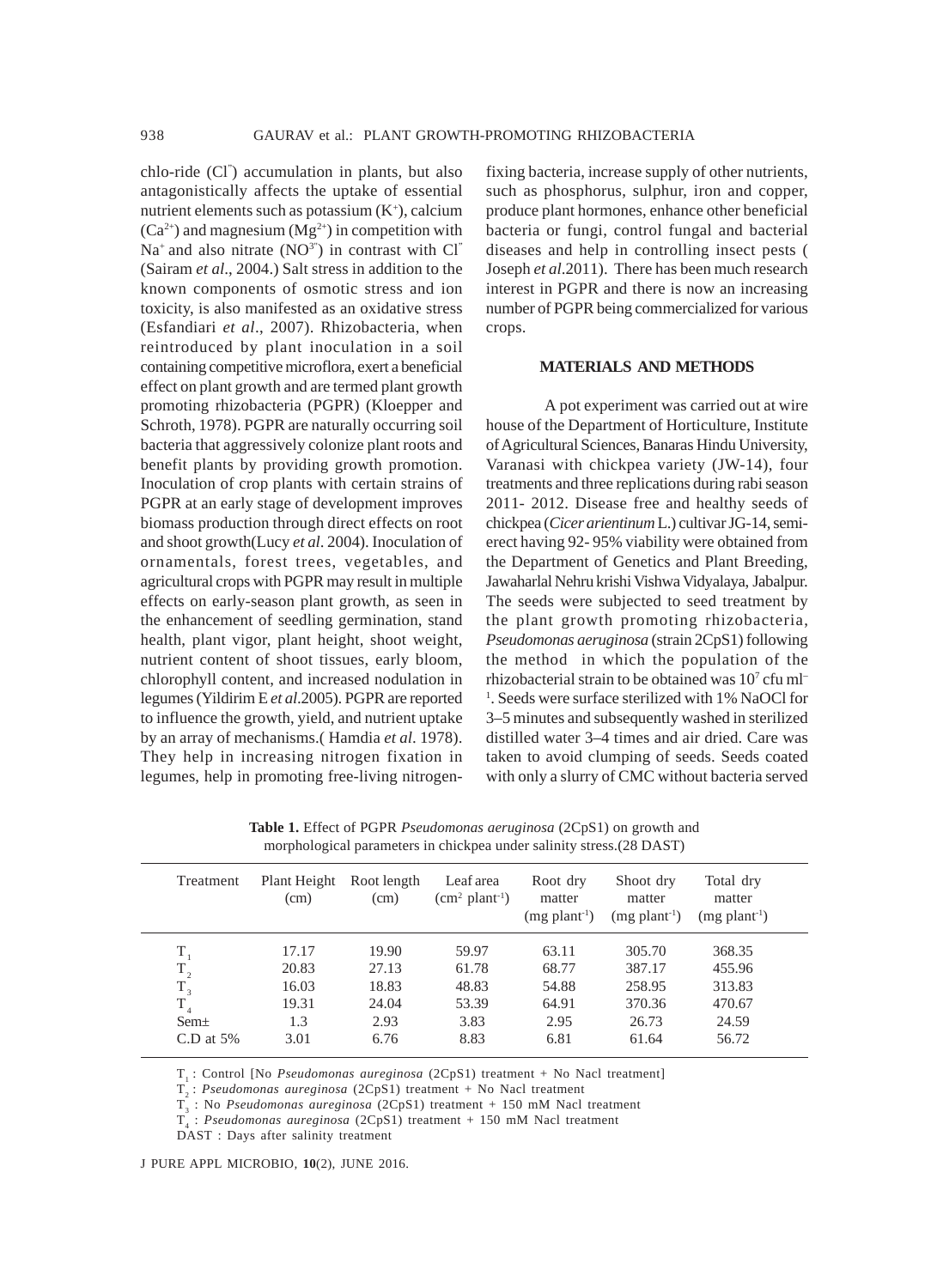| Treatment    | Chlorophyll<br>$a'(mg g^{-1}FW)$ | Chlorophyll<br>$b'(mg g^{-1}FW)$ | Total<br>Chlorophyll<br>$(mg g^{-1}FW)$ | Relative water<br>content $(\% )$ | Cell<br>membrane<br>injury $(\% )$ |
|--------------|----------------------------------|----------------------------------|-----------------------------------------|-----------------------------------|------------------------------------|
|              | 0.51                             | 0.70                             | 1.21                                    | 82.22                             | 36.76                              |
| $\rm T_{_2}$ | 0.81                             | 0.75                             | 1.55                                    | 86.17                             | 28.45                              |
| $T_{3}$      | 0.38                             | 0.36                             | 0.75                                    | 78.05                             | 37.97                              |
| $T_{4}$      | 0.75                             | 0.57                             | 1.33                                    | 82.03                             | 34.16                              |
| $Sem\pm$     | 0.07                             | 0.12                             | 0.16                                    | 1.84                              | 2.57                               |
| C.D at $5\%$ | 0.16                             | 0.27                             | 0.37                                    | 4.25                              | 5.93                               |

**Table 2.** Effect of PGPR *Pseudomonas aeruginosa* (2CpS1) on physio-chemical parameters in chickpea under salinity stress.(28 DAST)

T<sub>1</sub>: Control [No *Pseudomonas aureginosa* (2CpS1) treatment + No Nacl treatment]

T2 : *Pseudomonas aureginosa* (2CpS1) treatment + No Nacl treatment

T<sub>3</sub>: No *Pseudomonas aureginosa* (2CpS1) treatment + 150 mM Nacl treatment

T4 : *Pseudomonas aureginosa* (2CpS1) treatment + 150 mM Nacl treatment

DAST : Days after salinity treatment

as control (Sharma *et al*., 2008). Soil to be used in the pots were dried, powdered and mixed thoroughly. Soil, sand and FYM were mixed in the ratio of 1: 3: 1 and then sterilized by using 4% formaldehyde (HCHO). The pots were washed with tap water and then sterilized by using 70% methanol and kept for drying. The pot filling was done after 5-6 days of soil and pot sterilization. Each plastic pot (20x20 cm) with the closed bottom end was filled-up with air dried soil, sand and farm yard manure. 6-8 seeds were sown in each pot of size 20 x 20 cm. Half of the pots were sown with treated seeds with *Pseudomonas aureginosa*, whereas, remaining pots were sown with non treated seeds. After germination a population of four plants per pot were maintained. The pots were kept under net house condition and consistent care and precaution was taken. After 21 days of sowing, six pots each having *Pseudomonas aureginosa* treated seeds and non treated seeds were imposed with 150 mM NaCl treatment and similar number of pots were not given any salinity treatment. The pots having salinity treatment were poured with 100 ml of 150 mM Nacl. There were four treatments with three replications.

## **RESULTS AND DISCUSSION**

Seed treatment with *Pseudomonas aeruginosa* (strain 2CpS1) resulted in an overall increase in the morphological, physiological and biochemical parameters in chickpea plant under salinity treatments as well as under control as indicated in Table 1. The parameters such as plant height, root length, leaf area, total dry matter, relative water content and chlorophyll content were observed to have the maximum value for the treatment T2 [*Pseudomonas aeruginosa* (2CpS1) treatment + No NaCl treatment]. Treatment with *Pseudomonas aeruginosa* resulted in significant increase in plant height (cm), Root length (cm) and Leaf area  $(cm<sup>2</sup> plant<sup>-1</sup>)$  as compared to control, under both normal and saline condition. Significant increase in root dry matter (mg plant<sup>-1</sup>), Shoot dry matter (mg plant<sup>-1</sup>) and total dry matter (mg plant-1 ) was observed as a result of treatment with *Pseudomonas aeruginosa* under both normal and saline condition. The chlorophyll 'a', chlorophyll 'b' and Total chlorophyll content (mg g<sup>-1</sup> fresh weight) was recorded to be increased significantly, resulting from the treatment with *Pseudomonas aeruginosa* with respect to control, under both normal and saline condition. Relative water content (%) was observed to be increased significantly on treatment with *Pseudomonas aeruginosa* ,with respect to control, under both normal and saline condition. Treatment with *Pseudomonas aeruginosa* resulted in significant decrease in cell membrane injury (%) as compared to control, under both normal and saline condition, and it was found